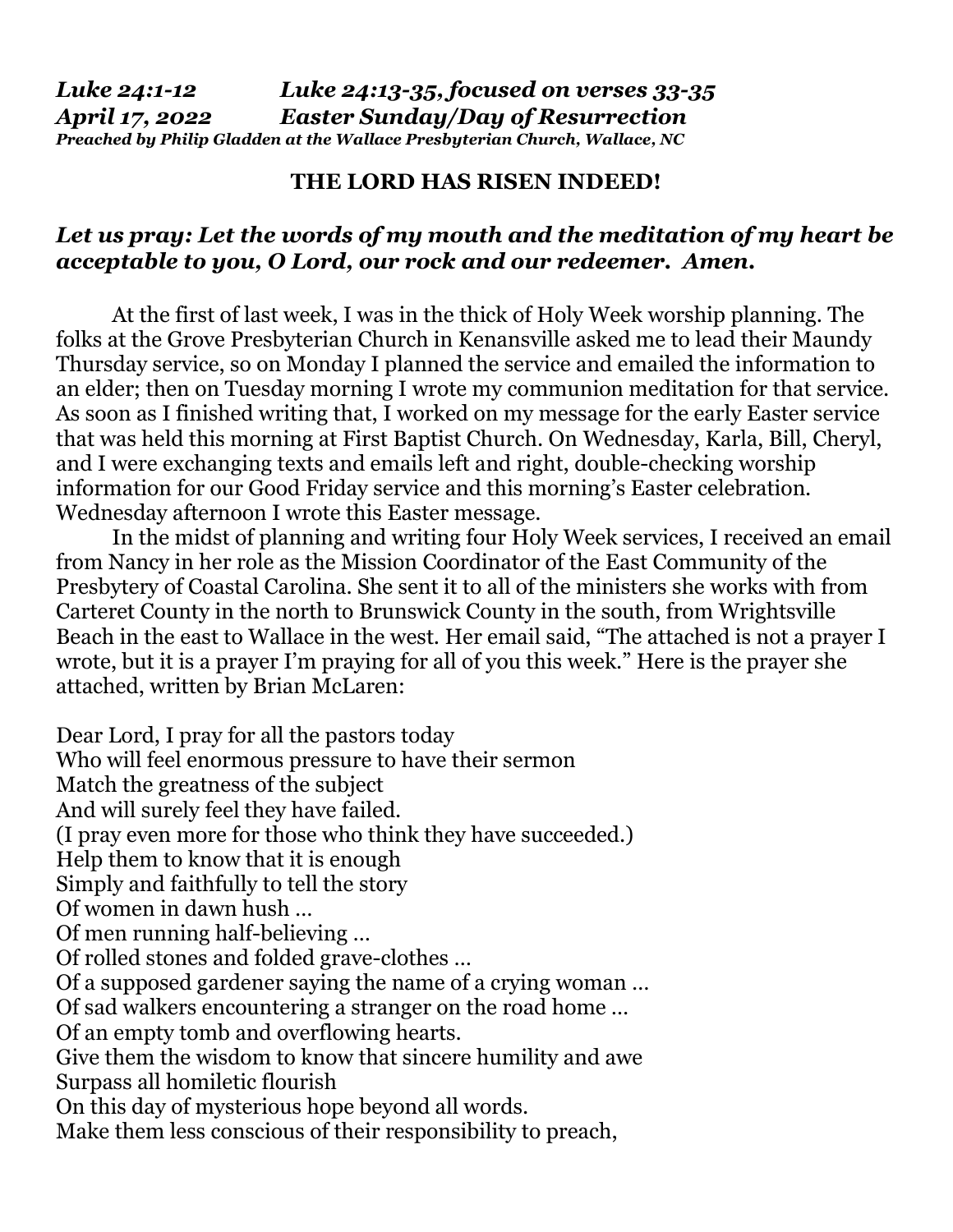And more confident of the Risen Christ Whose presence trumps all efforts to proclaim it. Considering all the Easter choirs who will sing beautifully, and those who won't, And all the Easter prayers that will soar in faith, and those that will stumble and flounder, And all the Easter attendance numbers and offering numbers that will exceed expectations And those that will disappoint … I pray they all will be surpassed by the simple joy Of women and men standing in the presence of women and men, Daring to proclaim and echo the good news; Risen indeed! Alleluia! For death is not the last word. Violence is not the last word. Hate is not the last word. Money is not the last word. Intimidation is not the last word. Political power is not the last word. Condemnation is not the last word. Betrayal and failure are not the last word. No, all of them are left like rags in a tomb, And from that tomb, Arises Christ, Alive. Help the preachers feel it, And if they don't feel it, help them Preach it anyway, allowing themselves To be the receivers as well as the bearers of the Easter News. Alleluia!

 Let me be the bearer of the Easter News, in the company of the two men in dazzling clothes in the empty tomb and the eleven disciples and their companions gathered together in Jerusalem –

 "Why do you look for the living among the dead? He is not here, but has risen. The Lord has risen indeed!"

 Some of you have heard me tell this story before, but here goes. When Nancy and I served as co-pastors of the Stanley White Presbyterian Church in Roanoke Rapids, NC, the congregation gathered on the front lawn of the church in the dark and welcomed Easter Sunday as the sun rose. Then we would gather in the Fellowship Hall for a hearty breakfast. One Easter morning, Elder Harry Bright came up to me in the Fellowship Hall and said, "Happy Easter, Phil!" I said, "Happy Easter, Harry! Today is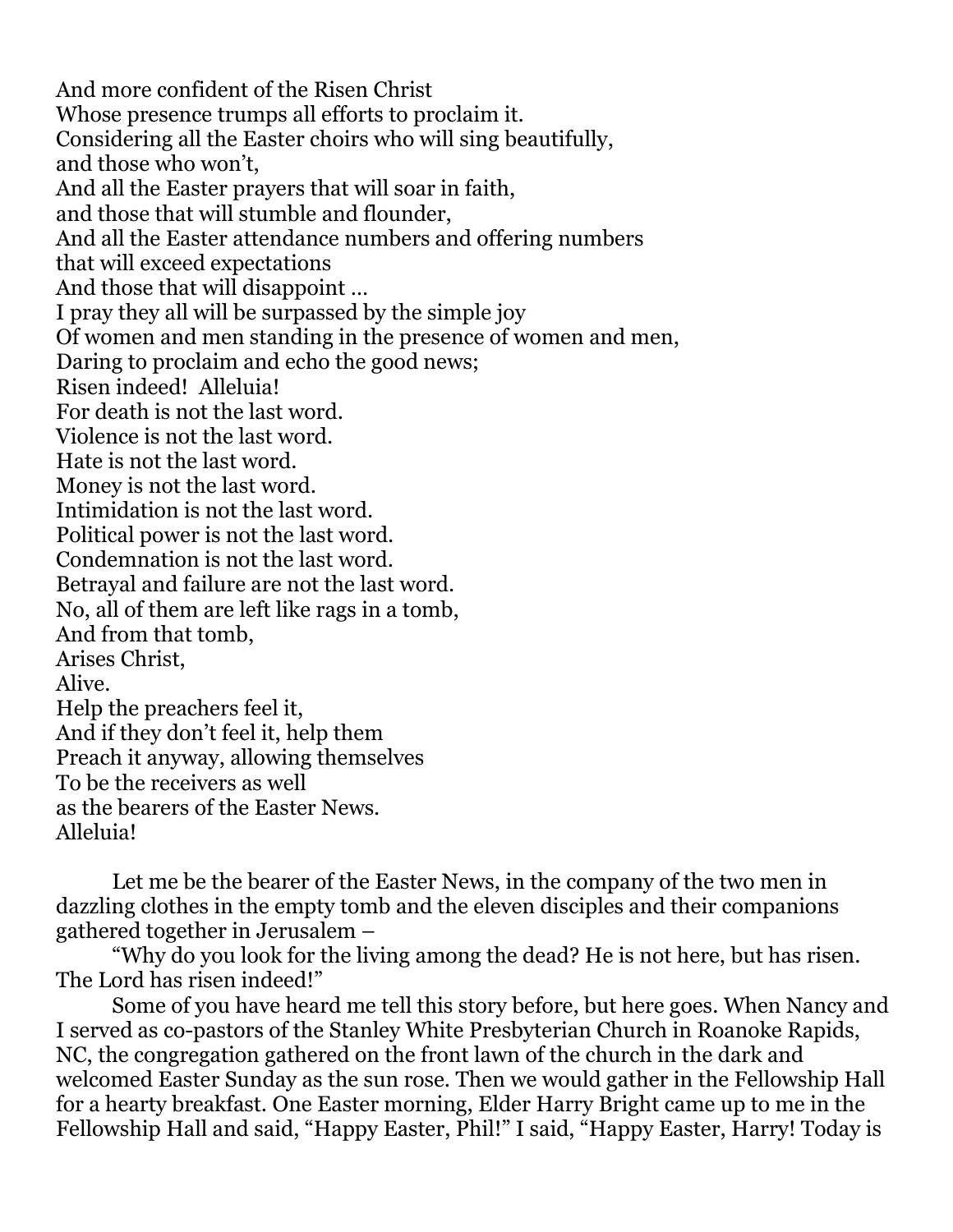my favorite day of the year." He said, "Christmas is my favorite day of the year. If Jesus hadn't been born, we wouldn't have Easter." I said, "That's true, but if Jesus hadn't been raised from the dead, Christmas wouldn't matter." Harry said, "I suppose you're right – but Christmas is still my favorite day of the year. Let's eat!"

 In his great resurrection chapter 1 Corinthians 15, the apostle Paul makes a similar argument about the importance of Jesus Christ being raised from the dead: **"**Now if Christ is proclaimed as raised from the dead, how can some of you say there is no resurrection of the dead? If there is no resurrection of the dead, then Christ has not been raised; and if Christ has not been raised, then our proclamation has been in vain and your faith has been in vain. We are even found to be misrepresenting God, because we testified of God that he raised Christ—whom he did not raise if it is true that the dead are not raised. For if the dead are not raised, then Christ has not been raised. If Christ has not been raised, your faith is futile and you are still in your sins. Then those also who have died in Christ have perished. If for this life only we have hoped in Christ, we are of all people most to be pitied.But in fact Christ has been raised from the dead, the first fruits of those who have died." (1 Corinthians 15:12-20)

 In the company of Mary Magdalene, Joanna, Mary the mother of James, and the other women who were with them at the tomb early that Sunday morning and went to tell the apostles, and in the company of the eleven apostles – Simon Peter, Andrew, James, John, Philip, Bartholomew, Matthew, Thomas, James son of Alphaeus, Simon the Zealot, and Judas son of James, and their companions gathered together with them, let me dare to proclaim and echo the good news:

"He is not here, but has risen. The Lord has risen indeed!"

 Every Easter Sunday, Christians around the world greet one another with the ancient and traditional call and response: "Christ is risen!" "He is risen indeed!" There is a tradition in the Eastern Orthodox Church that the saying was made popular by Mary Magdalene when she supposedly addressed Emperor Tiberius in Rome with the words "Christ is risen."

According to one source, "Using this address should be more than an empty tradition. The words 'He is risen!' remind us of the joyous news we celebrate at Easter, that Jesus' death was not in vain, and that He has the power to overcome death. Saying 'He is risen!' allows us to share this incredible truth with each other. The resurrection of Christ gives us hope for salvation and for our own resurrection and eternal life."<sup>1</sup>

 "The Lord is risen indeed!" "This incredible truth" – this impossible to believe truth; this difficult to believe truth; this extraordinary truth; and, ultimately, this amazingly good truth. When the women dared to proclaim and echo the good news, "He is not here, but has risen," the apostles found it impossible to believe because it was so extraordinary and amazing. But, before we criticize the eleven apostles for their "unbelief," let's consider our own reaction to the Easter News. In light of the way things are in the world today, can we really believe the good news that "The Lord has risen indeed"? Or is it just wishful thinking that is quickly squelched by the "reality" of the way things really are?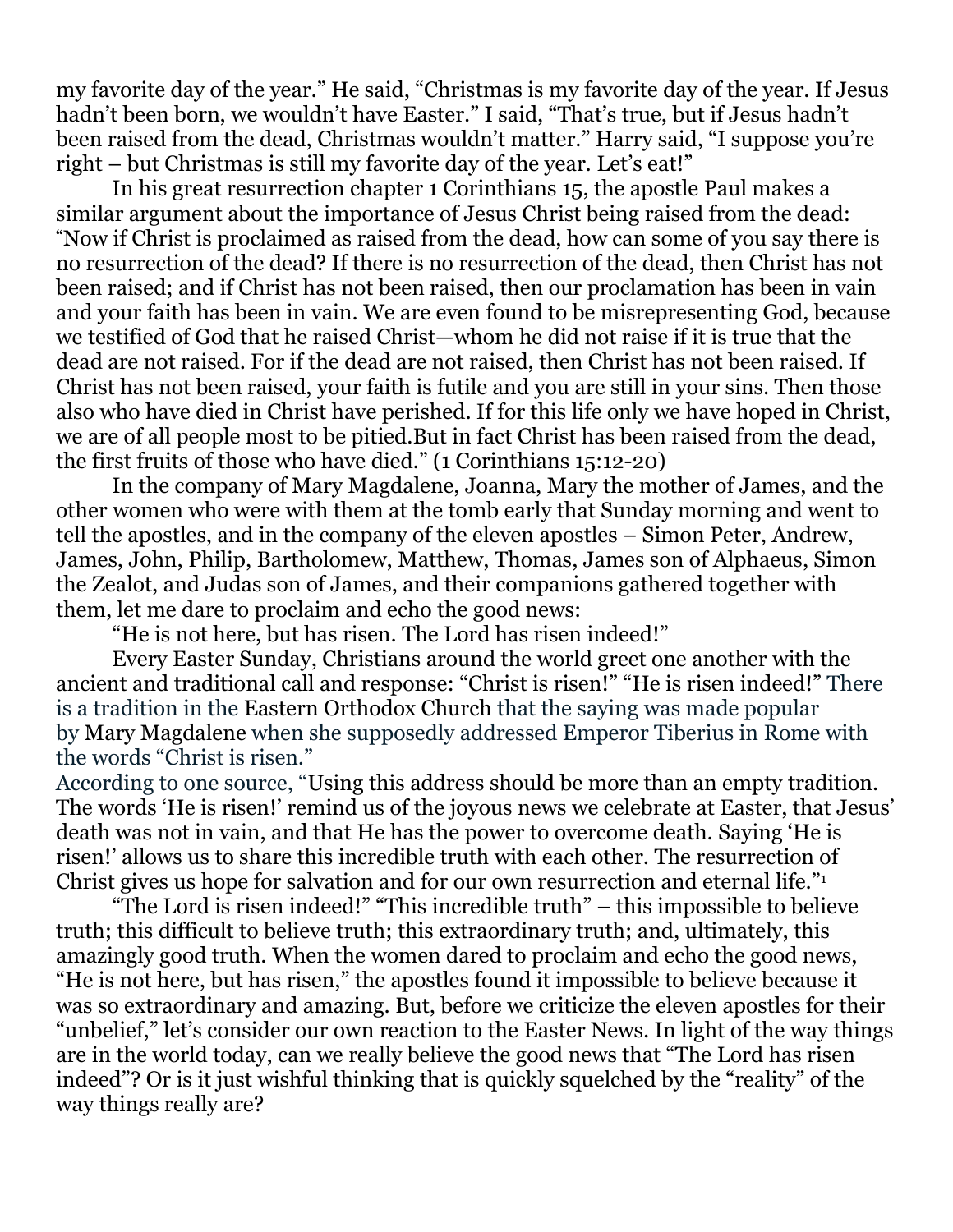In his thoughts on the Easter story in Luke's gospel, Craig Koester asks us to consider the following about hearing the Easter News that challenges the apparent certainties of life and death: "The Easter message says, 'Really? How can you be so sure?' Death is real, but it is not final. In Jesus, life gets the last word. The Easter message calls you from your old belief in death to a new belief in life. The claim that the tomb could not hold Jesus, and the idea that the one who died by crucifixion has not risen is so outrageous that it might make you wonder whether it might – just might – be true. The apostles seemed convinced that the message was nonsense, nothing more than 'an idle tale.' Death was death. Yet the message was so outrageous that Peter had to go and take a look for himself. He had to wonder, 'What if it is true?'"

 He continues (and I've edited his pronouns to include all of us), "Those [of us] who gather for worship on Easter Sunday follow in the footsteps of Peter. [We] have heard the rumor that Jesus is alive and come to hear for [our]selves: 'What if it is true? What if death is real, but not final? What if Jesus is not merely past but present? What if Jesus were to meet me here? What would life be then?'"

 Koester then extends this challenge, but it's really more of an invitation: "The Easter story continues . . . as God continues to challenge the certainty of death with the promise of life. Go ahead and tell God that you think it is outrageous to expect anyone to believe that Jesus has risen. Go ahead and tell God that you simply believe that death gets the final word. None of this is news to God. He has heard it all before. He simply refuses to believe it. 'Why do you seek the living among the dead?' God wonders. 'Through the living Jesus I give you the gift of life. Why would you think that I would offer you anything less?'"<sup>2</sup>

On this Easter Sunday,

May we all be surpassed by the simple joy Of women and men standing in the presence of women and men, Daring to proclaim and echo the good news; Risen indeed! Alleluia! For death is not the last word. Violence is not the last word. Hate is not the last word. Money is not the last word. Intimidation is not the last word. Political power is not the last word. Condemnation is not the last word. Betrayal and failure are not the last word. No, all of them are left like rags in a tomb, And from that tomb, Arises Christ, Alive.

"Alleluia!The Lord has risen, indeed!"That is the last word!